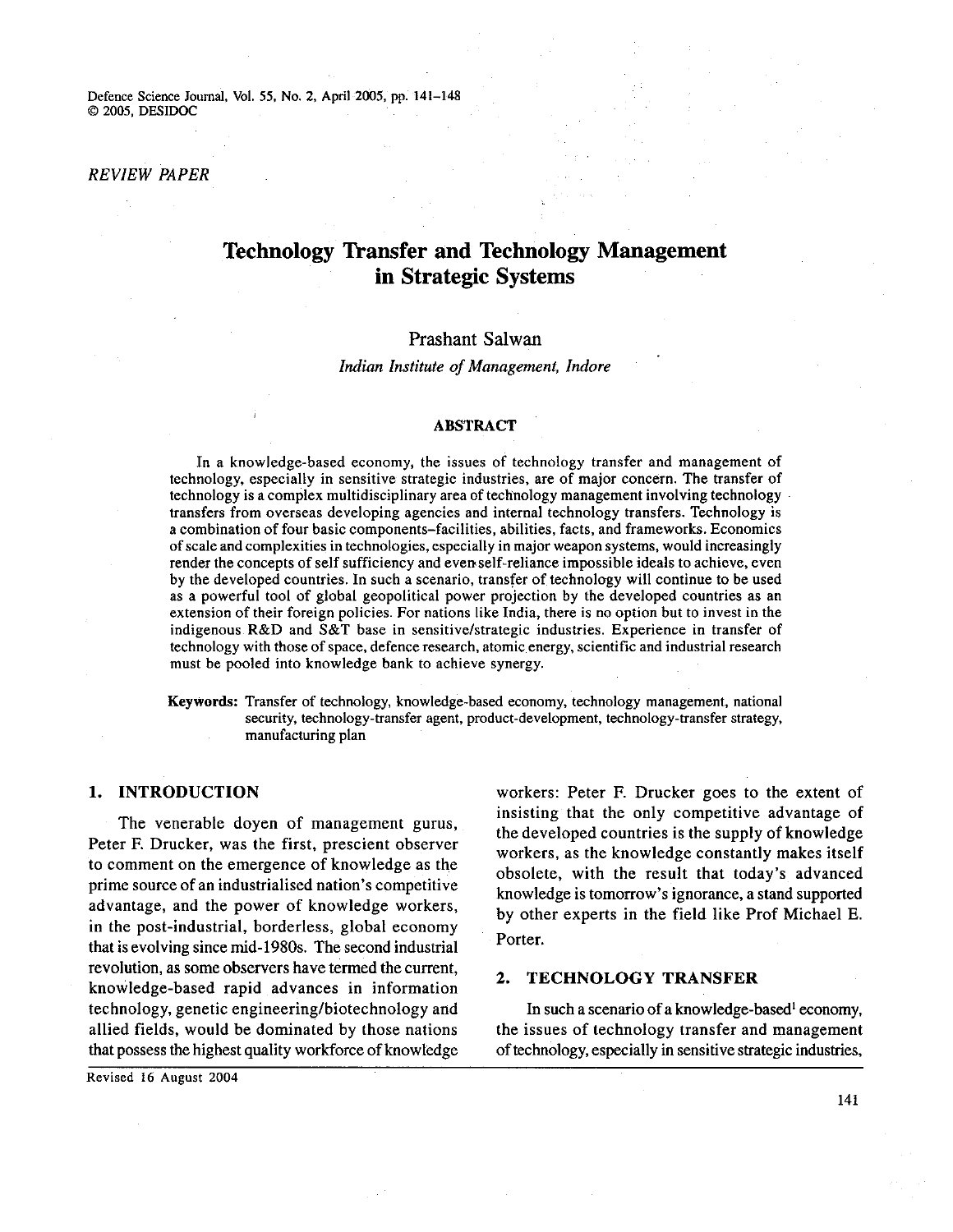are of major concern, not only in the context of national competitiveness but also in the context of national sovereignty and security interests. The field of transfer of technology is a complex multidisciplinary area of technology management involving technology transfers from overseas developing agencies and internal technology transfers of indigenous to local, and (in some rare cases in the Indian context), to foreign clients.

It must be recognised that the technology transfer agent is no longer merely feeding information as in the semi-active mode. The technology transfer agent is a technologist who is actively searching for the solution to the problem. The agent must have a clear understanding of what it takes to satisfy the needs of the user. It is with this solution that the entrepreneur can proceed to fabricate a prototype, test it, manufacture the product, and sell it. This is the general statement of technology transfer. Although, successful technology transfer can be accomplished when the entire market demand is for a single manufactured unit, it is more usually the case that successful technology transfer is marked by the steady entrance of a manufactured product into the marketplace.

#### **2.1 Elements of Technology Transfer Cycle**

Experience has shown that certain elements in the demonstration process must, at a minimum, be present during the transfer cycle<sup>2</sup>. These are:

- A firm statement of user need
- A clearly stated and understood boundary of solutions (acceptable solutions)
- A firm commitment by the user to remain actively associated during and after the technology transfer
- Participation of representatives of influential interest organisations
- Market analysis
- Manufacturer
- $\bullet$ A champion and an entrepreneur (who may also be the champion) are the most important elements.

## **2.2 Transition from Research to Product Development**

# *2.2.1 IBM Case Studies*

Cohen', *et al.,* focusing on the transfer of technology from research to a profitable commercial enterprise, describe a study of 18 IBM projects; some of these were successful, while the other failed. They prepared valuable guidelines for moving technology from research to product development. This study can form an archetype for the improvement of guidelines helping in the technology transfer that are responsive to the unique requirements of a given organisation.

As a result of this study, those factors that affect technology transfer have been identified and are discussed in the order of their relative importance:

(a) *Technical Understanding3* 

- It is necessary that research personnel fully understand the main technology before passing it on. Though this may seem obvious, it is not always the case.
- It is necessary to evaluate the benefits of new technology in comparison to what is already available and to other competitive advancements.
- One must identify where it will fit in the product line and what requirements must be met to reach the fit.
- One possible means of manufacturing needs to be exhibited.
- (b) *Feasibility*
- A good estimate of user need is essential for the' success of any technology management and transfer venture.
- Some estimate of cost effectiveness should be made.
- In some cases, feasibility implies acceptability by the end user. This would recognise some kind of joint study with actual users to establish feasibility.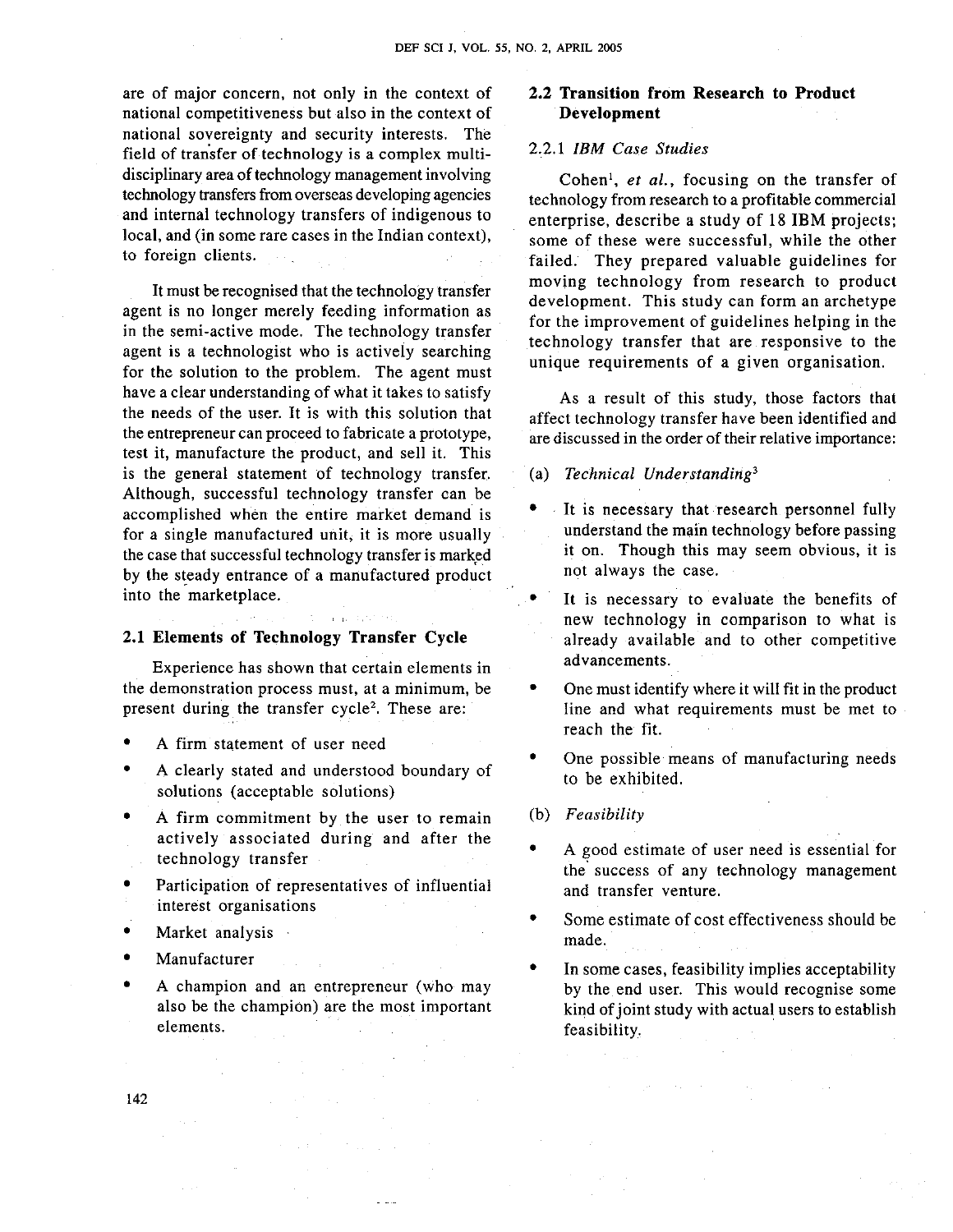### (c) *Advanced Development Overlap*

For projects being transferred out, some overlap of research activities may be needed, either to support development or to explore advanced or related technologies. For systems work (computer software), creation of special advanced development effort is often the answer to problems of scaling-up or to answer questions of economic feasibility.

## (d) *Growth Potential*

When projects are narrowly focused on a specific need and do not have paths to technical growth and product applicability, the technology transfer may suffer. This is because existing technologies stretch themselves and the limited advantage offered by the new technology may not be sufficient to warrant a change.

#### (e) *Existence of an Advocate4*

- A strong proponent activity is needed to help overcome the hurdles during the technology transfer process.
- (f) *Advanced Technology Activities in a Development Laborato~y*
- In moving technology from research to manufacturing, the advanced technology programs in the development laboratories are often necessary. (For some research organisations, research and advanced development units may work in the same group).

### (g) *External Pressures*

In some cases, parallel activity by a competitor may help provide the push for technology transfer; in others, regulatory requirements may necessitate adoption of new technologies, for example, advanced waste treatment technologies.

#### (h) *Joint Programmes*

It was concluded that joint programmes with the receiver groups are beneficial, but these do not ensure success.

# **2.3 Technology Transfer Strategy for Large1 Complex Products/Systems**

A generalised technology transfer strategy development plan is depicted in Fig. 1 and a description of major activities of this plan follows. To understand this approach clearly and to operationalise the concept, real research project execution and actual organisational experiences are needed. Hypothetical examples cannot easily convey the organisational and individual behaviour context that affects technology transfer. The example for successful technology transfer strategy for a large complex system, is the integrated guided missile development programme (IGMDP). The IGMDP was taken up for the development and production of five types of missiles required by the Indian Armed Forces, viz, *Agni, Prithvi, Akash, Tirshul,* and *Nag.* 

The IGMDP comprised a broad spectrum of activities including critical technology development, product development, manufacturing process development, identification of production agencies, establishment of critical production agencies, establishment of critical production facilities, technology transfer and production, etc. The technological goal of the programme was to ensure that the missiles developed are contemporary in performance at the time of their deployment. To realise this goal under the threat of technology obsolescence and also to realise the missiles at the earliest possible time, the IGMDP adopted concurrent development and production as the key competitive strategy.

Based on a critically analysed technology scenario for the next two decades, new technology and product development efforts were launched through collaborative effort and consortia. A coherent management system was developed for coordination of all the efforts and to harness the best talents. Such efforts over a decade were found extremely fruitful and the first milestone was achieved by completing all the developmental trials, user trial tests, and entering into the phase or production or the first indigenous missile for the Indian Armed Forces.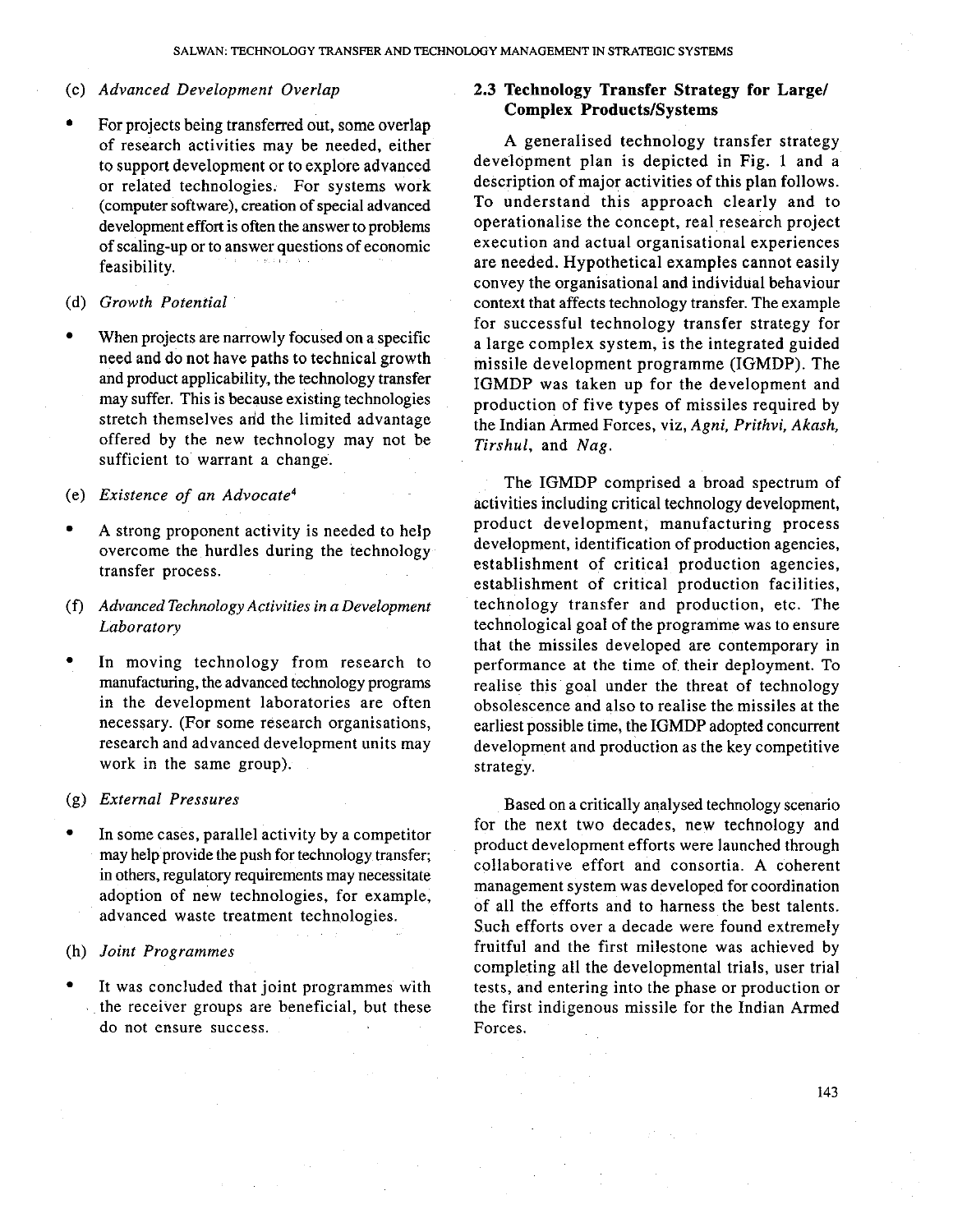

Figure 1. Technology transfer strategy development plan

# **3. TECHNOLOGY & DEVELOPMENT** Facilities or technoware includes all physical entities

On one hand, the industrialised nations have used technology for maintaining their lead in the developed includes creativity, skills, perseverance, and ingenuity. world, developing countries mostly depend upon Facts or inforware includes specifications, designs, imported technologies for their growth. The threat theories, and observations. Framework for orgaware to real life exerts a strong push on the higher-level includes systematisation, networks, management, technology for military hardware. Thus, the and marketing. Out of these basic elements, humanware development of new and advanced level of technology is the ultimate source of technology, while inforware<br>becomes a continuous process for military weapon is designed to evolve as a new type of capitalsystems development and acquisition. Ultimately, knowledge. it is the technology that becomes the force-multiplier, But technology cannot remain any more a black Technology cannot be created or transformed box. **box.** without proper technology climate. Such a climate

**components5-8-facilities,** abilities, facts, and frameworks. including the industry and the users.

Technology and warfare are closely related. Inecessary for transformation such as equipment,<br>one hand, the industrialised nations have used machinery, plants, and factories. Abilities or humanware is designed to evolve as a new type of capital-

cannot be restricted to only a research and development Technology is a combination of four basic organisation; but should envelope the entire matrix,

144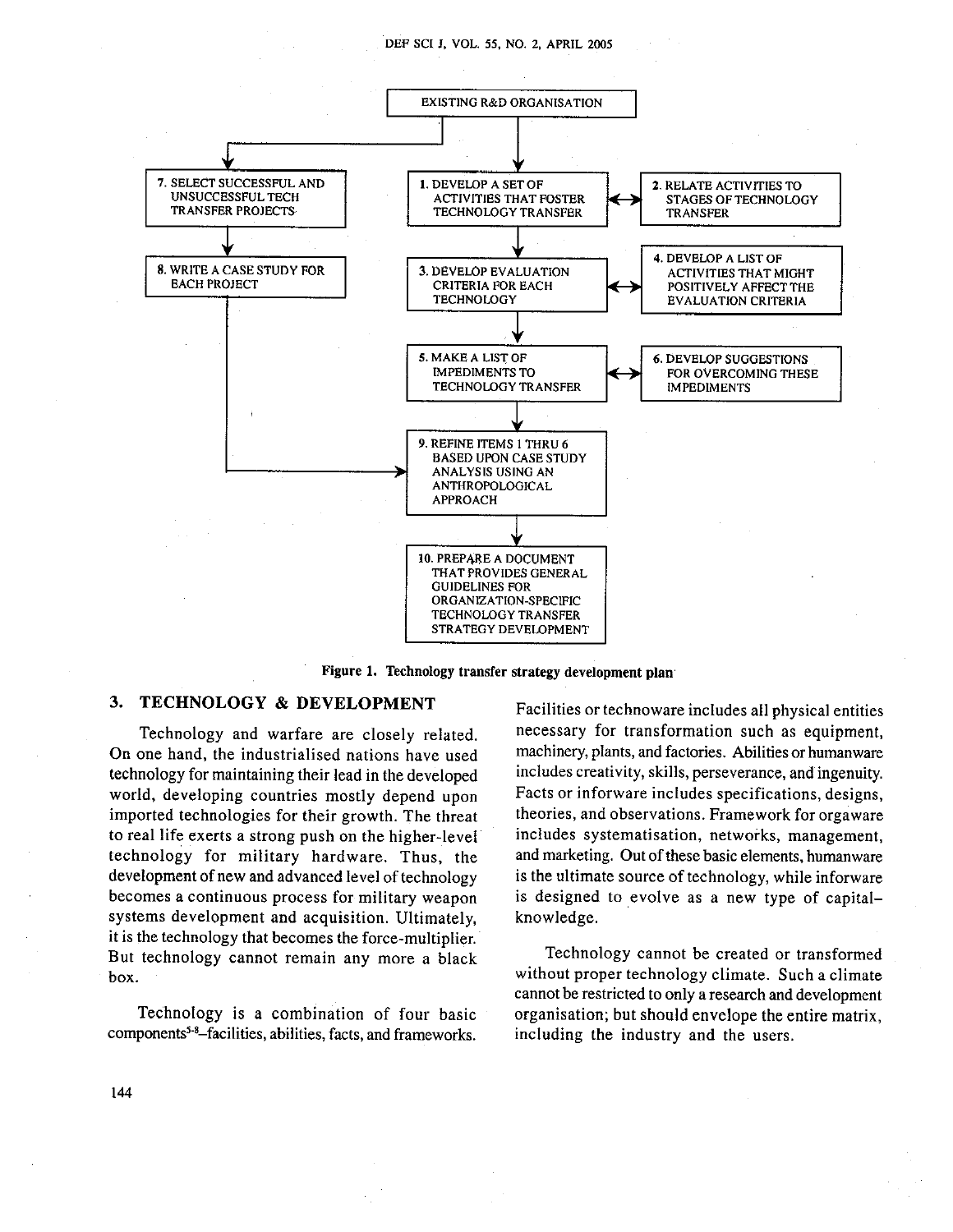Cardinal Newman quoted that, "Nothing would be done at all if a man waited until he could do it so well, no one could find fault with it". Much of the rapid progress made by the early developers of radar in Britain during the second world war can be attributed to Sir Robert Watsoin-Watt's doctrine of using the third best-the best being unattainable and the second best unavailable, until too late. Fortunately for him and for the Royal Air Force and Britain, his programme review groups did not have access to today's procedures and techniques for ensuring optimal solutions to each **5. OVERVIEW OF TRANSITION PROCESS** problem.

The challenge of programme management<sup>9</sup> is to find the practical middle ground between producing underdeveloped systems and extended development and testing to the  $n<sup>th</sup>$  degree of a few high-cost systems that never reached rate production. The key guidelines to be followed are:

- Select an acquisition strategy and risk management plan in context with the unique aspects of the programme.
- Avoid planning a development-to-production gap into the program.
- $\bullet$ Enter full-scale development only with a solid technology base and a management commitment<br>for timely support and continuity of effort,
- Plan for transition-to-production, starting at programme initiation.

Management of a major weapon system, from development through production, requires effective administration and coordination of many activities. At the production phase, large financial commitments are made based on the detailed planning . of previous . phases. The transition is a highly visible, highly reactive time which lays emphasis on preparation for production and change management. A programme manager<sup>7</sup> should recognise the fundamental principle that systems acquisition is an industrial process

**4. MANAGEMENT OF MAJOR WEAPON** which demands both, an understanding of that SYSTEMS process and the implementation of basic engineering **SYSTEMS process and the implementation of basic engineering** disciplines and their control mechanisms. Transition from full-scale development into production places particular demands on engineering design, test and manufacturing, in both application and timing, and emphasises assurance of design stability and certification of the manufacturing process. The problems with the acquisition process are not administrative, but instead technical and technopolitical. The technical process focuses on three critical activities-design, test, and production.

Transition from development-to-production is not an event with a readily identifiable starting point in the acquisition process. The transition process incorporates many activities. It is a continuum of interrelated and interdependent activities. Military acquisition has time and again extended the product development efforts well into the production phase. As a consequence, numerous product changes are introduced, planning essential for manufacturing is delayed, and the burden on manufacturing to make up time for engineering delays is a monumental task for what could otherwise be a successful acquisition programme. Fast tracking is a high-risk venture. The transition process is very broad and it is impacted by activities that are not done in the early design and testing.

for timely support and continuity of effort,<br>provided that the need still exists and satisfactory<br>progress is maintained. major transition process risk. Documented early producibility, engineering and planning integrated with advanced development, offers benefits of increased end-item compatibility with the process and procedures necessary to produce the item, and reduces the number of changes in the product configuration introduced on the factory floor. Acquisition costs and schedule delays could be reduced when the programme is structured to accommodate the transition to production.

> Documented early planning focusing on the specifics of the manufacturing practices and processes required to build the end-item should be initiated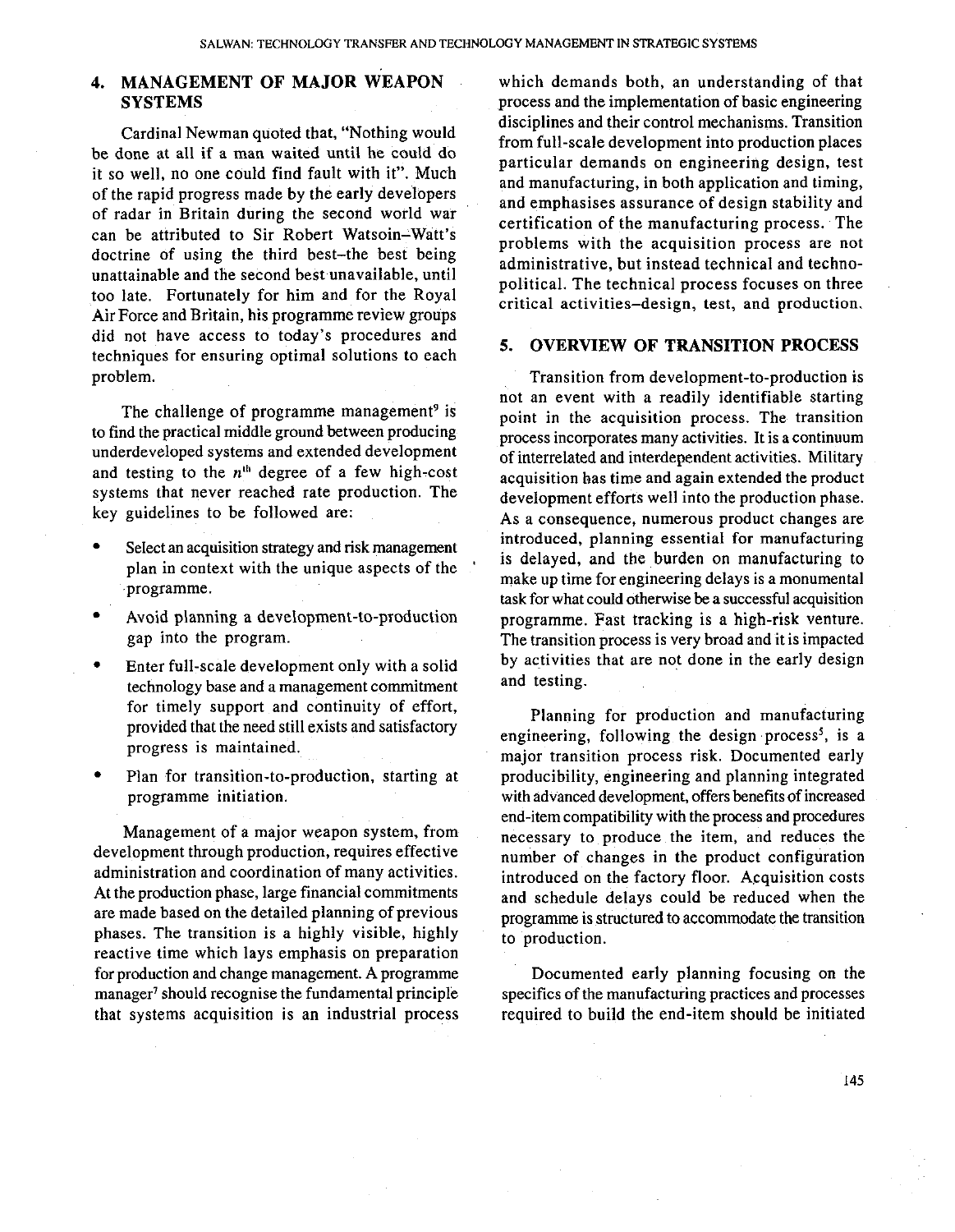while the design is fluid, and completed before the start of rate production. A manufacturing plan should be a comprehensive document, to provide guidelines for action, to identify and give visibility of highrisk factors, and then provide direction by which the risk can be minimised. The essential elements of a manufacturing plan, which will significantly reduce the risk of transitioning a programme from development to production are:

- Master delivery schedule which identifies by each major sub-assembly, the time spans, need dates, and the person responsible.
- Hard tooling requirements to meet increased production rates as the programme progresses.
- Special tools
- Special test equipment
- Assembly flow charts
- Receiving inspection requirements and yield thresholds
- Production yield thresholds
- Productibility Studies.

# **6. EMERGING PARADIGMS IN TECHNOLOGY TRANSFER IN STRATEGIC INDUSTRIES**

For client nations in the developing world, more transfer of technology to assemble/licence manufacture components/subsystems of major systems, is no longer acceptable. Access to real $10,11$  technology is being insisted upon, as exemplified by the insistence of United Arab Emirates (UAE) on access to source codes of the advance capability F-16 D Block 60 fighter aircraft's advanced avionics/electronic warfare suites, the development of which was being funded by UAE as part of its order worth US\$ **7** billion plus for the supply of 80 fighter aircraft. UAE's demand for the access to sensitive source codesan unprecedented demand by a tiny, third world (but oil-rich) country, is now threatening to scuttle the whole contract, since US DoD is unlikely to permit such access. This episode is a good example of the kind of hard bargaining and political-cumtechnological issues involved in transfer of technology in strategic systems.

In addition to access to sensitive technologies, client nations insist on extensive technological offsets of varying degrees, in terms of contract value and also technological content. In one notorious, extreme example of offsets being used to win contracts, Boeing offered offsets worth 140 per cent of the value of contract, when it offered its E-3 Sentry<sup>12</sup> airborne warning and control system (AWACS), in a contract worth US \$1 billion, to UK's Royal Air Force, ie, Boeing agreed to buy-back goods/services worth US \$ 1.4 billion from UK, for obtaining a contract worth US \$ 1 billion! However, in most recent contracts, offsets range from 30-50 per cent, with the seller obliged to transfer and set up a whole range of manufacturing/service operations in the client nation. The most recent example of the kind of technology offsets being offered can be seen in Australia's Wedgetail airborne early warning and control aircraft (AEW&C) system program, valued at US \$ 824 million. All the three bidders for this contract, ie, Lockheed Martin, Raytheon, and Boeing, are offering to set up centres of excellence in Australia to support the system, manufacture substantial portion of the system through Australian contractors, and generate additional revenues for Australian companies in future by re-export to other clients. Similar campaign is being waged for UK's requirement for airborne stand-off radar (ASTOR) programme<sup>13-15</sup> valued at US  $$ 1.2$  billion. In this programme, too, the three bidders-Northrop Grumman, Lockheed Martin, and Raytheon (all American) offered extensive offsets to UK companies as partners and the prospects for re-exports to other clients for similar systems. To sum up, in an intensively competitive field, the sellers have to offer extensive carrotstechnological offsets in the form of partnerships to the client countries and also a share in future sales of such systems to other countries. The days of simple barter deals, involving, say, crude oil for combat aircraft or ships or tanks, are essentially over. However, this particular scenario may not apply to a group of third-world nations, who are not in the most-favoured nation status with the developed countries-eg India.

Where the seller agrees to substantial offsets, it still does not automatically mean that the client country has full control over the technology transferred.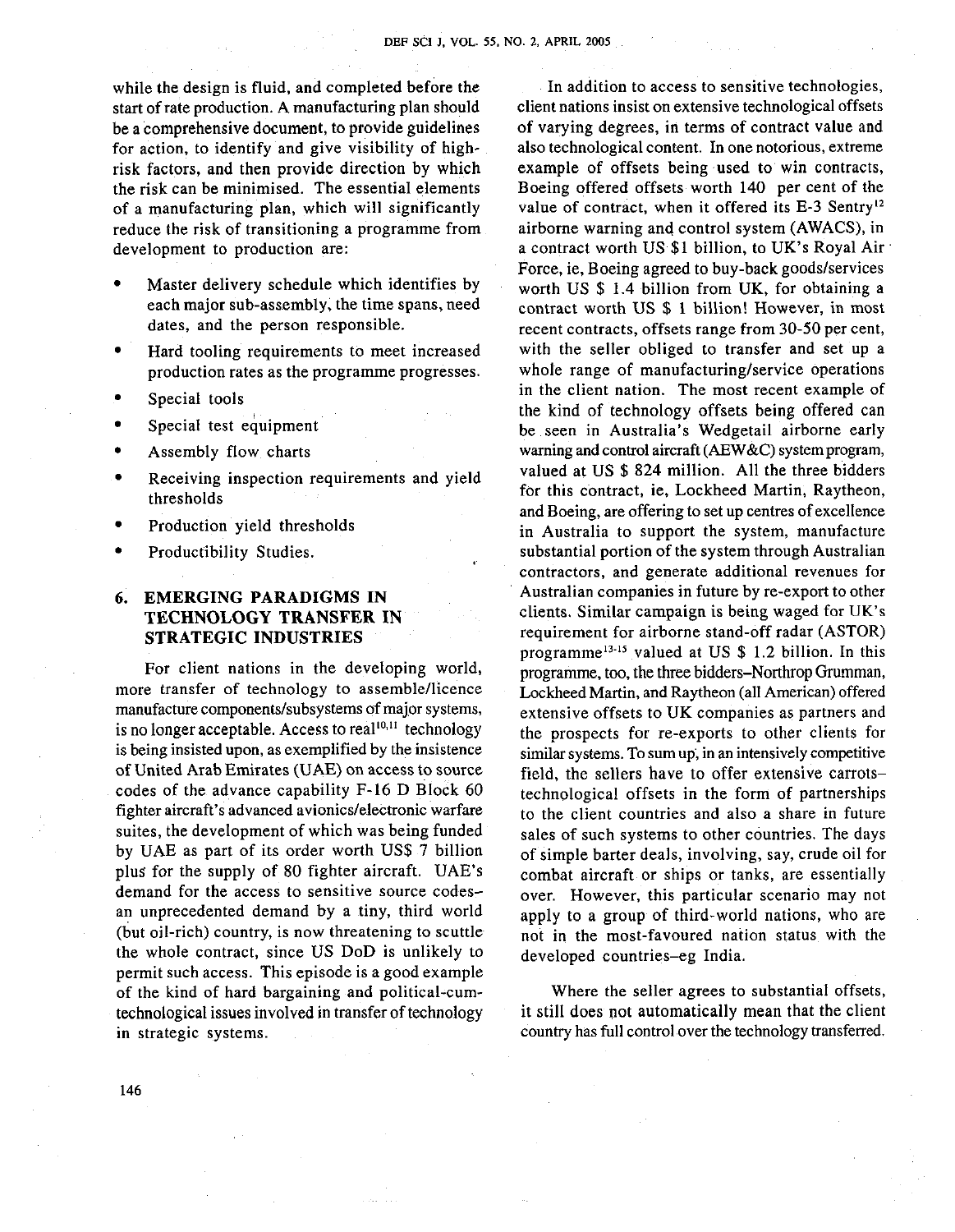For instance, US DoD/ Dept of Commerce, exercise strict control over all the technologies of US origin sold/transferred to third-world nations and at any point of time, can veto re-export of systems incorporating US technologies. A case in point is the Swedish JAS-39 **Gripen** fighter, which has extensive systems and technologies of US origin, including the engine. For export of the JAS-39 Gripen fighter to South Africa, Sweden had enormous trouble to obtain the necessary re-export licence clearnces from the various US Govt agencies. The obvious implication is that even if some technology is transferred, it does not automatically bestow ownership to the client companylnation.

#### **7. CONCLUSIONS**

Transfer of technology will continue to be used as a powerful tool of global geopolitical power projection by the developed countries as an extension of their foreign policies, either through overt or covert measures. In exercising control over transfer of technology in sensitivelstrategic industries and technologies, the developed countries will continue to act in concert, through such measures like Missile Technology Control Regime (MTCR), European Union Dual-use Regulation 1994, US Dept of Commerce Munitions List, etc.

For nations like India, there is no option but to invest in the indigenous R&D and S&T base in sensitive/strategic industries.

The technology transfers involve mostly transfer of know-how, not know-why. In many high-tech, complex technologies like main battle tanks, fighter aircraft, submarines, etc, nations which were recipients of transfer of technology, did not/could not transit of transfer of technology, did not/could not transit<br>themselves into fully capable players in these fields on their own, inspite of decades of licence production of such systems, eg, India (Hindustan Aeronautics Limited), which licence produced western combat aircraft like Foland Gnat, Sepecat Jaguar, Alloutte helicopters, and Soviet fighters like MiG 21M and MiG 27M, for over 20 years yet is finding the development of light combat aircraft (LCA) and ALH an uphill task. Even where only modernisation/ upgradation of MiG 21M aircraft for the Indian Air Force was involved, the order for 125 kits,

each valued at US \$3 million plus, went to the MiG-MAP0 Bureau, Russia, with Hindustan Aeronautics Limited performing only the assembly of the kits in India: this, after manufacturing the MiG 21M in India for almost 20 years. In fact, Sweden<sup>16,17</sup> for its JAS-39 Gripen fighter has to rely on American technology partners in the development and production of its F-2 fighter, which is essentially an F-16D derivative, with more than 50 per cent US technology input: however, despite more than 15 year development cycle, the F-2 fighter aircraft is arguably the costliest fighter is its class at a unit price of US \$80 million plus, with only marginal improvements in performance over the latest F-16D Block 60 advanced capability model, being developed for UAE by Lockheed Martin, which costs approx. US \$60 million. If an industrial superpower like Japan with its vast high-tech industry and R&D base, who has vast experience in transfer of technology, that too after licence production of F-15 fighter, which is even more powerful than F-16, is so disappointing, that difficulties experienced by India can be imagined.

Economics of scale and complexities is technologies, especially in major weapon systems, would increasingly render the concepts of self sufficiency and even self reliance, impossible ideals to achieve, even by the developed countries. In the 21" Century, with the exception of the US and possibly, Russia, probably no nation would venture to undertake development of major weapon systems on its own: even Americans are actively soliciting international partners in its Joint Strike Fighter (JSF) programme, which would arguably be the largest Combat Aircraft program in the world, for the next 40 years, with over US \$50 Billion in sales projected.

Judicious transfer of technology/technology master plans at national level, balancing resources versus national security interests, are the only answers to the challenges of the emerging new technological imperialism. One has to augment the indigenous S&T/R&D base, with trustworthy international alliances and partnerships in critical technology areas.

Experience in transfer of technology with those of Indian Space Research Organisation (ISRO),